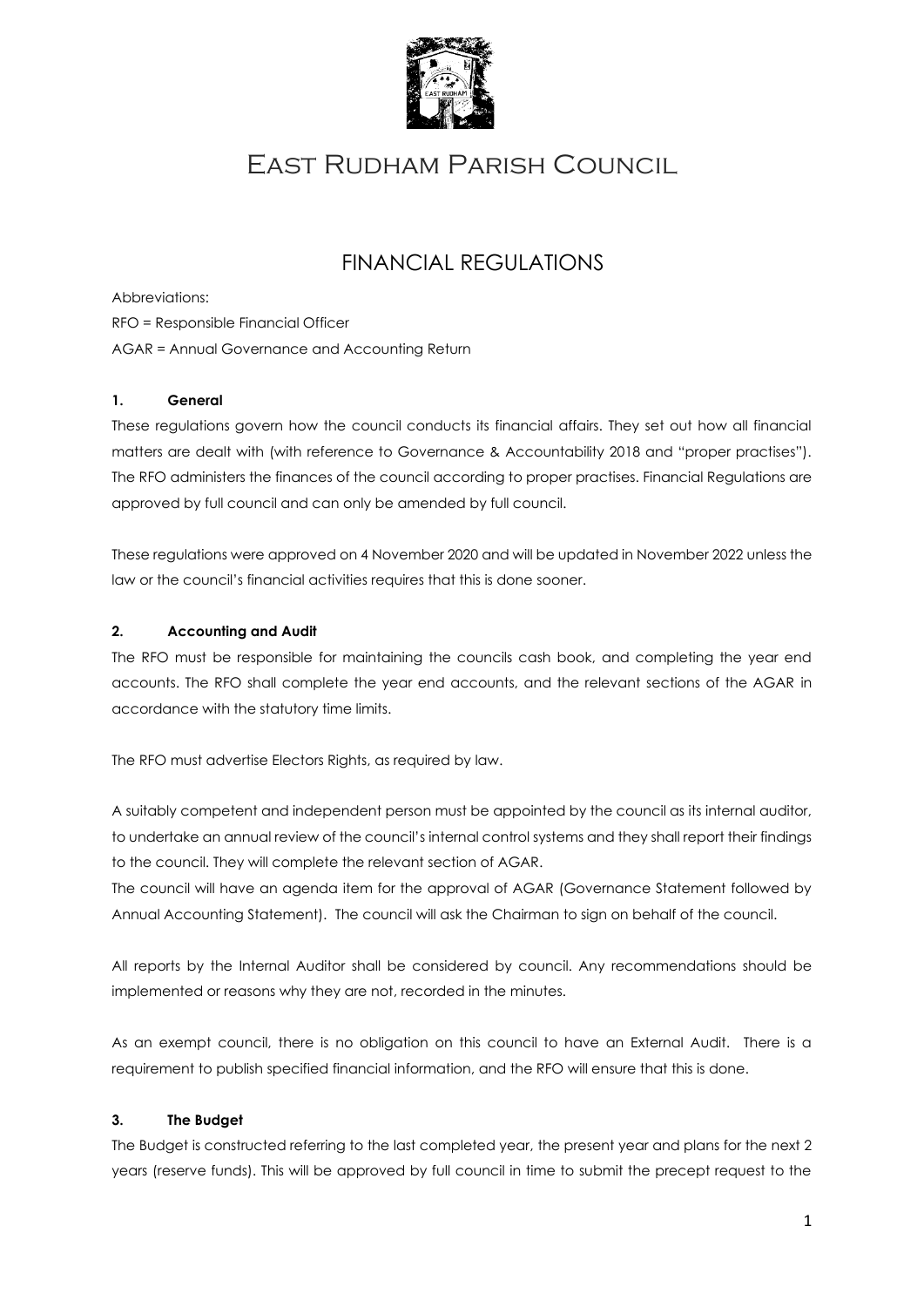District Council in December. The RFO reports regularly to Council on actual spending against budget highlighting significant variances.

## **4. Authority to spend**

Urgent expenditure of up to £500 may be authorised by the clerk, notwithstanding any budgetary provision. Such spending should be reported to Council as soon as possible and the budget should be amended accordingly. Expenditure may be authorised by the Clerk provided this has been included within the budget.

## **5. Banking**

Monies received should be banked on a regular basis by the RFO. Handling cash should involve at least two people.

Bank reconciliations of all accounts should be presented to each ordinary meeting of the council, including the original bank statement at year end. The chairman must sign this.

Direct debit or standing order payments may be permitted, with the approval of council, for regular items such as utility bills, ICO fee or payroll. Amounts so paid should be reported to council along with the normal payment schedule.

The RFO may move money between bank accounts without prior approval by the council.

## **6. Making Payments**

Invoices for payment should be checked by the RFO and entered onto a schedule for approval by council. Payments should be made by cheques or via BACS and countersigned by to authorised members. Payments may be made between council meetings subject to members being advised of the detail of the payment and that the payments have been included in the budget.

The council has no debit / credit card. Payments may need to be made by the RFO which require the use of a personal debit card. Provided within budget, this may be done and the RFO will be refunded immediately.

## **7. Salaries**

The RFO must ensure that all salary and other relevant payments comply with PAYE and other rules issued by HMRC and are approved by council. Salaries are completed by a payroll provider, agreed by the council.

## **8. Loans and Investments**

The council has no loans, but if any were needed this would require full council approval.